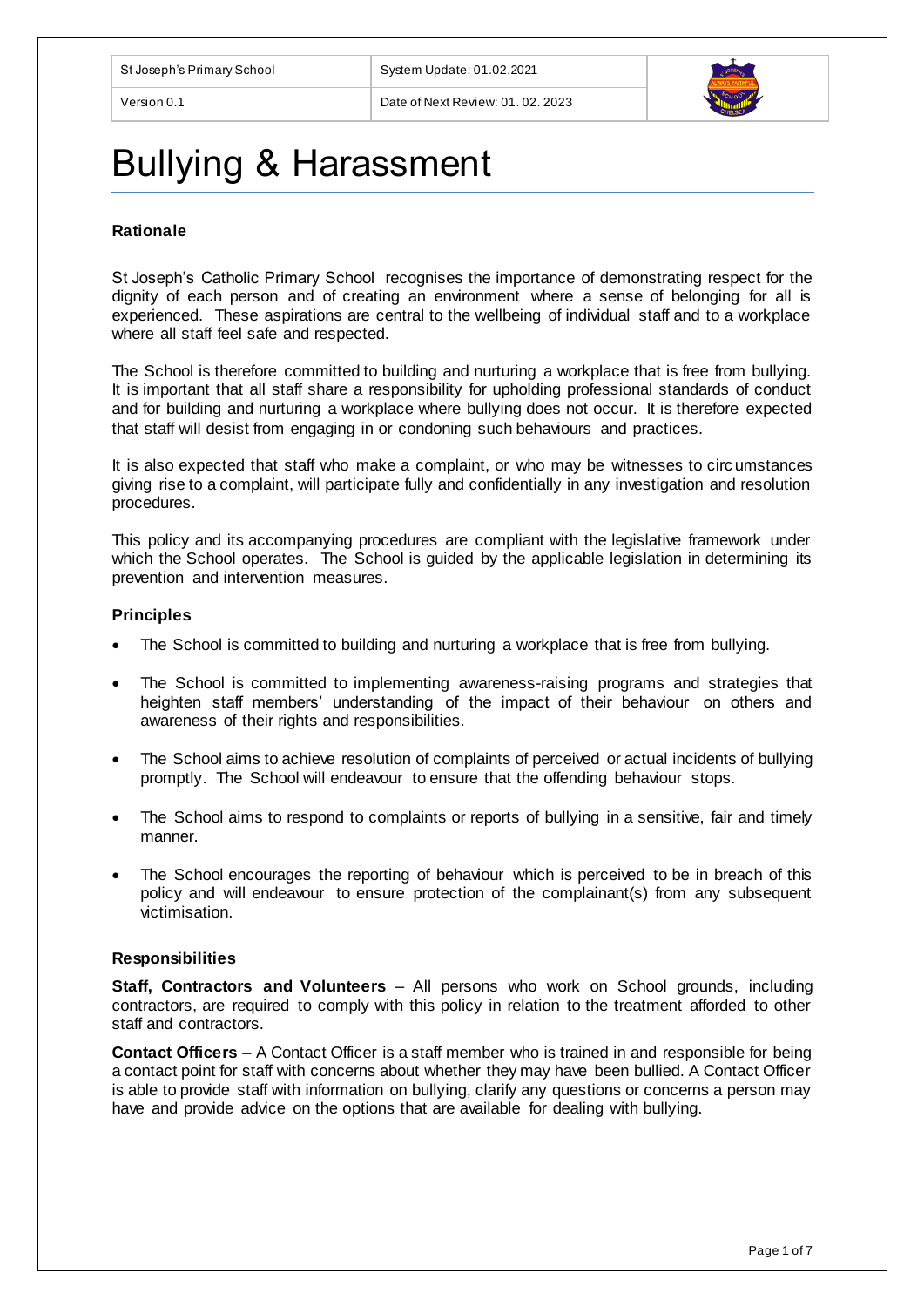| St Joseph's Primary School | System Update: 01.02.2021         |  |
|----------------------------|-----------------------------------|--|
| √ersion 0.1                | Date of Next Review: 01, 02, 2023 |  |

# **Workplace Bullying**

Workplace bullying is defined as being repeated unreasonable behaviour directed at a worker or group of workers that creates a risk to health and safety.

Bullying can take the form of both direct and indirect bullying. Examples of **direct** bullying include:

- » Verbal abuse;
- » Putting someone down;
- » Spreading rumours or innuendo;
- » Interfering with a person's property; or
- » Sending inappropriate emails or communications.

Examples of **indirect** bullying include:

- » Unjustified criticism or complaints;
- » Deliberately excluding someone from meetings / workplace activities;
- » Setting timelines that are difficult to achieve; or
- » Deliberately changing work arrangements e.g. rosters / leave to inconvenience.

## **What is not bullying**

Many things occur in the workplace that are not considered to be bullying. Reasonable management action carried out in a fair way is not bulling. For example:

- » Setting reasonable performance goals, standards and deadlines;
- » Allocating work to a worker in a transparent and appropriate way;
- » Fairly rostering and allocating working hours;
- » Transferring a worker for reasonable and explained reasons;
- » Deciding not to select a worker for promotion following a reasonable selection process; or
- » Informing a worker about unsatisfactory work performance.

**Note:** Serious cases of bullying may constitute a criminal offence. Bullying is also against the School's OH&S policy as it can create an unsafe work environment.

#### **Procedure for resolving complaints**

A complaint can be resolved using informal resolution processes and/or formal resolution processes. The approach taken should reflect the seriousness of the matter. For less serious matters, informal resolution processes should be explored prior to a formal resolution procedure. For more serious matters, or where informal approaches have been unsuccessful, a formal procedure may be appropriate.

The employer should endeavour to commence investigations into the complaint (whether informal or formal processes are being followed) within two working days of the receipt of the complaint.

For the purposes of complaint resolution processes:

- » A person who makes a complaint is a Complainant; and
- » A person about whose actions or behaviour a complaint relates is a Respondent.

The outcome of the complaint will be communicated to both the Complainant and Respondent.

#### **Informal resolution processes**

The informal options open to a Complainant to attempt to resolve a complaint include:

- » Speaking directly with the Respondent about their behaviour or actions;
- » Consulting with a Contact Officer for advice, support and assistance; and/or
- » Reporting the matter to a member of the Leadership Team for assistance or to Rev Kevin Williams, the Parish Priest if the complaint is about the Principal.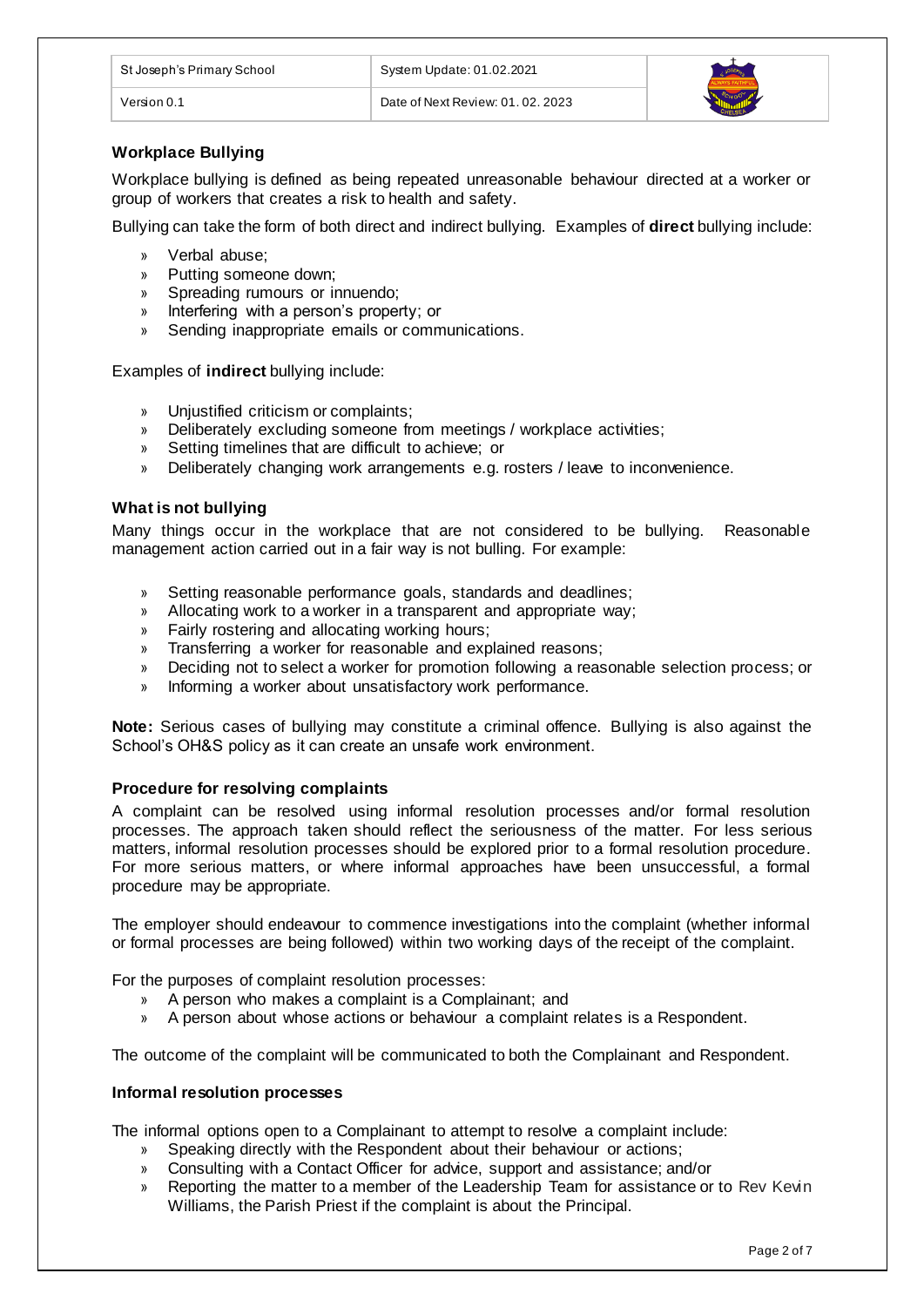| St Joseph's Primary School | System Update: 01.02.2021         |  |
|----------------------------|-----------------------------------|--|
| Version 0.1                | Date of Next Review: 01, 02, 2023 |  |

Informal resolution processes do not involve an investigation or making findings based on an investigation, but generally involve the parties coming to an understanding or agreement as to how the issues can be resolved.

## **Speaking directly with the Respondent**

In the first instance, if the Complainant feels comfortable about speaking directly with the Respondent, this may be the quickest and easiest way of resolving the matter. The Complainant should address the issue with the Respondent in unambiguous terms and in plain language.

## **Consulting with a Contact Officer**

If the Complainant does not feel comfortable about approaching the Respondent directly (this may be the case particularly where the Respondent is in a position of authority), the Complainant may prefer to seek the assistance of a Contact Officer. A Contact Officer can provide information and support to the Complainant and/or Respondent regarding bullying issues, including options for resolving the matter. Contact Officers do not take any action on behalf of the staff member such as approaching the Respondent or conducting mediation.

## **Reporting the matter to a member of the Leadership Team**

The Complainant may report the matter to a member of the Leadership Team who can assist with exploring resolution strategies. This may include suggesting that the Complainant speak directly with the Respondent.

Where appropriate, and in consultation with the Complainant, the member of the Leadership Team may approach the Respondent and talk to them informally about the matter.

Other informal resolution options which may also be considered at this stage include:

- » Facilitated discussion;
- » Mediation; and
- » Entering into mutual agreements on workplace practices.

## **Referral to formal investigation**

Note that at this stage, if a matter raised is sufficiently serious such that a formal investigation is warranted, then the School reserves its right to take appropriate action in the circumstances, including referring the matter to formal internal investigation (see below).

## **Formal resolution processes – Internal**

If a matter is not able to be resolved using informal resolution methods, or for more serious matters a formal process may be appropriate.

#### **Lodging a formal complaint**

A formal complaint can be made by a Complainant to the Principal or to Rev Kevin Williams, the Parish Priest if the complaint is about the Principal. The complaint should be in writing and set out the details of the specific allegations including dates, times, locations, what happened, what was said, witnesses (if any), and steps already taken to attempt to resolve the matter. Wherever possible, it should be supported by relevant documentation. Note that a complaint may not be pursued if it relates to events that occurred more than 12 months ago.

#### **Initial response**

Following receipt of a formal complaint, the Principal or Rev Kevin Williams, the Parish Priest if the complaint is about the Principal will meet with the Complainant to discuss the complaint. This will involve canvassing options for resolution which may include informal resolution processes. In the event that the complaint is to be dealt with formally, the Complainant will be informed of: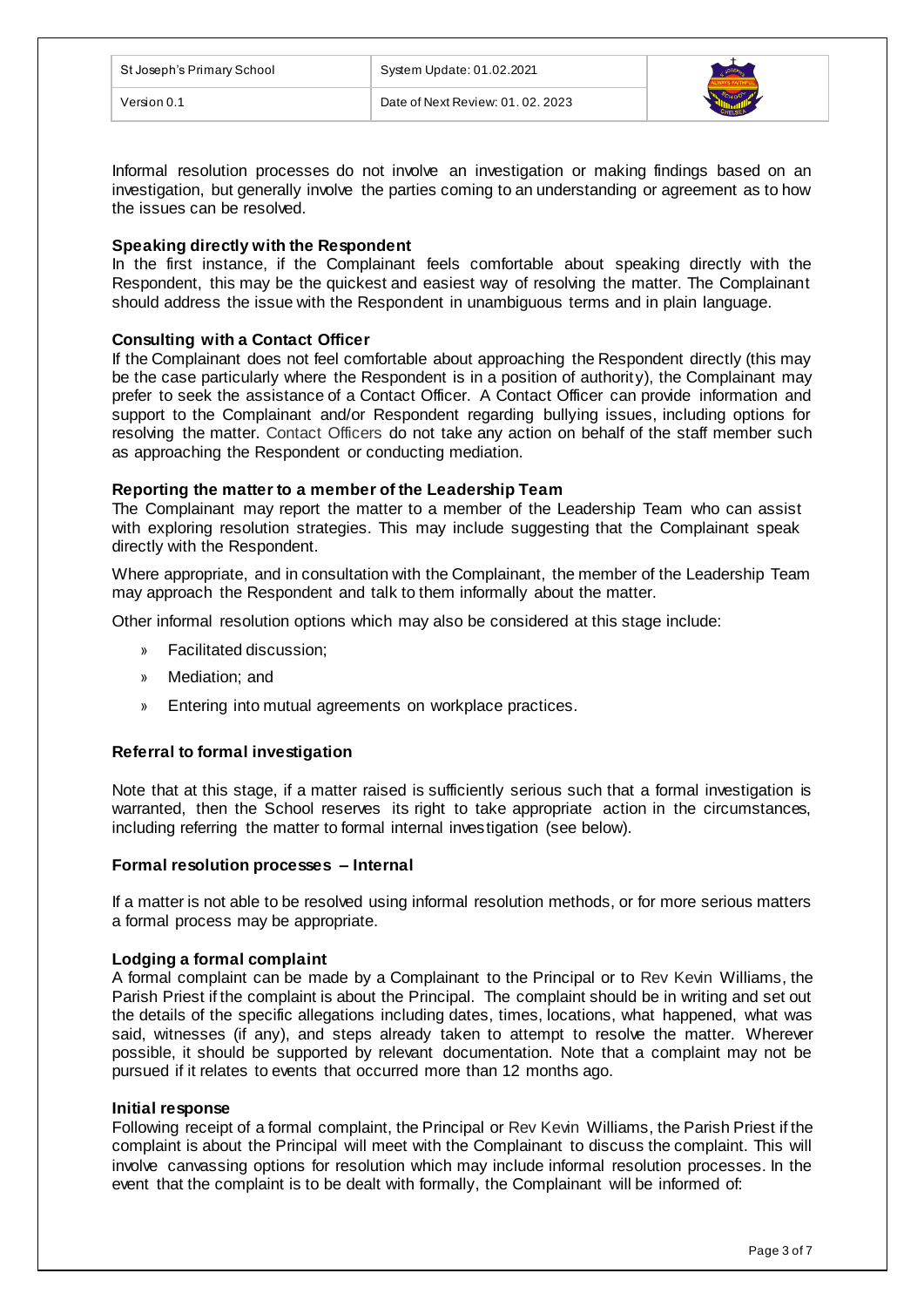| St Joseph's Primary School | System Update: 01.02.2021         |  |
|----------------------------|-----------------------------------|--|
| Version 0.1                | Date of Next Review: 01, 02, 2023 |  |

- » How the complaint will be investigated (e.g. interviews, viewing documents);
- » The expected timeframe for any investigation;
- » Who can be present at investigation interviews;
- What support is available for persons involved in the process;
- » The interim measures, if any, that will be implemented to ensure the health, safety and welfare of any person pending the resolution of the complaint; and
- » If the complaint raises issues which place the School under a legal obligation to report the matter to law enforcement agencies.

## **Formal internal investigation**

Where appropriate, a formal investigation may be conducted into a complaint. An Investigating Officer will be appointed to conduct the investigation. The Investigating Officer is someone who is independent and will conduct the investigation impartially. The Investigating Officer will:

- » Interview the parties involved, and witnesses if any;
- » Review relevant evidence, such as emails and other documentary evidence; and
- » Report on whether or not the complaint is substantiated.

## **Investigation outcomes and action to be taken**

If a complaint is substantiated, appropriate action, will be taken which may include:

- » An apology;
- » Changes to work practices;<br>» Disciplinary action. including
- » Disciplinary action, including dismissal;
- » An undertaking that the behaviour will not be repeated;
- » Reversal of an action or decision or substitution of a different action or decision; and/or
- » Training.

Assistance may also be offered to a Complainant or other persons involved which may include:

- » Counselling;
- » Redressing any inequality resulting from the action or decision the subject of the complaint;
- » Mentoring and support.

If an investigation is inconclusive (i.e. a complaint cannot be proved due to a lack of evidence) further action may nevertheless be taken which may include counselling, mediation, changed working arrangements and/or conducting training for employees on relevant policies.

## **Formal complaint – External**

A Complainant may choose to seek assistance or information at any time during the process from statutory support agencies in Victoria. Information and contact details for the support agencies are outlined in Appendix 2. Each agency will have specific requirements for lodging a complaint and will have varied investigation procedures.

In dealing with complaints, the School may seek external advice and assistance from professional mediators, investigators, external agencies and any other appropriate persons.

## **Confidentiality**

Anyone involved in a complaint of bullying or its investigation, must ensure that the circumstances and facts of the complaint are disclosed only to those people who are directly involved in progressing its investigation and resolution. In particular, it is important that staff who either make a complaint, or who may be witnesses to the circumstances giving rise to the complaint, do not discuss the matter outside the investigation and resolution processes.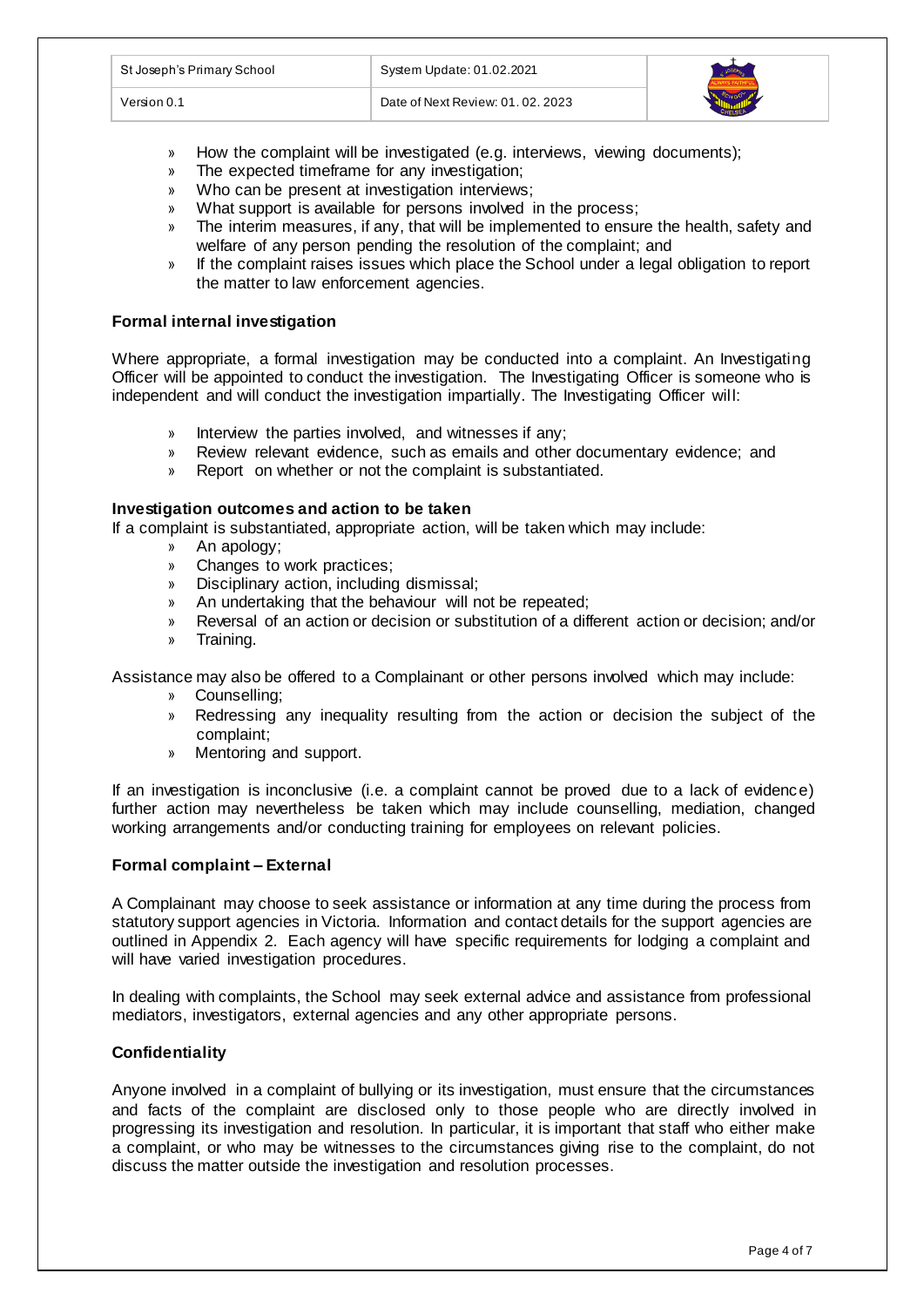| St Joseph's Primary School | System Update: 01.02.2021         |  |
|----------------------------|-----------------------------------|--|
| Version 0.1                | Date of Next Review: 01, 02, 2023 |  |

## **Counselling support**

In confronting and/or resolving experiences of or allegations of bullying a staff member and his/her immediate family members may utilise the services of counselling support at any stage of the process.

# **Vexatious claims**

The School will not deal with complaints under this policy that:

- » are made anonymously, without sufficient detail being provided so as to allow investigation or resolution of the matter;
- » do not have sufficient detail so as to allow investigation or resolution of the matter;
- » taken at their highest, do not constitute bullying as defined by this policy.

Where a Complainant makes frivolous, vexatious or malicious claims against a Respondent, for example, where false or misleading information is provided, relevant information is withheld, facts are distorted or there is no demonstrated commitment to resolution, then depending on the circumstances, disciplinary action may be taken against a Complainant.

**Appendices** Appendix 1: Complaints Procedure Flow Chart Appendix 2: Support Agencies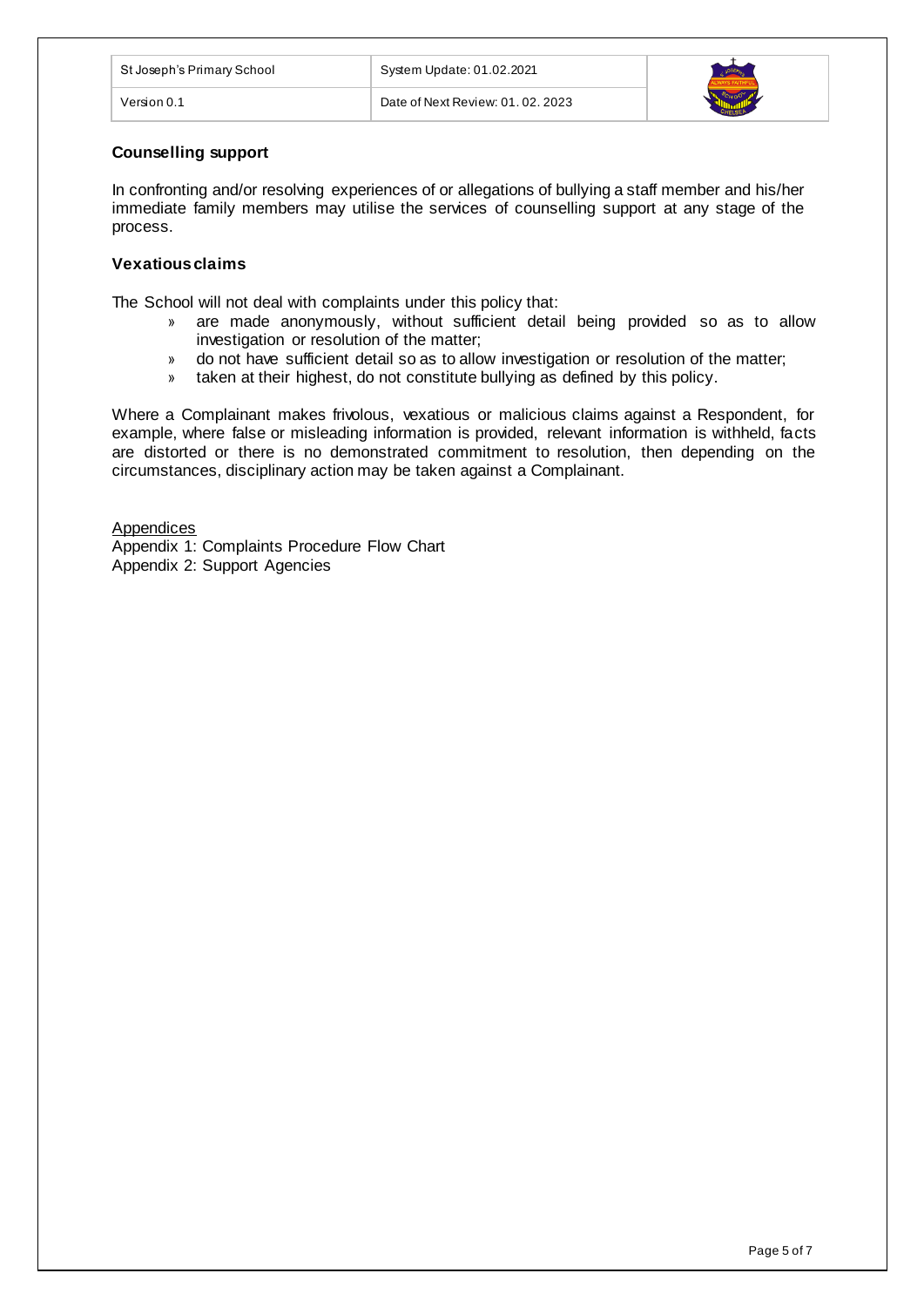

# **Appendix 1 Complaints Procedure Flowchart**